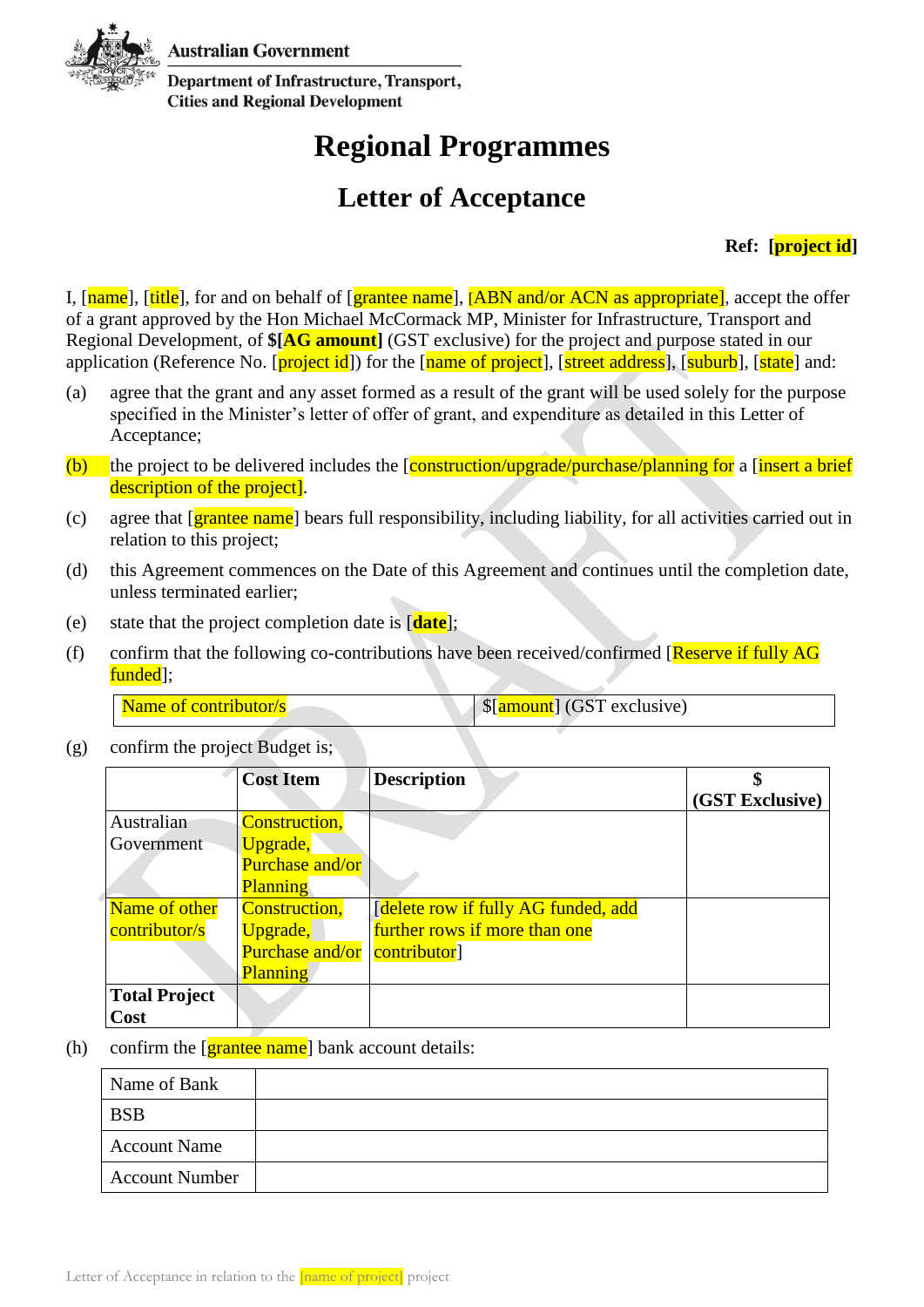(i) note that the payment of Australian Government funds will be paid on completion of the project and acceptance of the Completion Report, to be provided in accordance with paragraph (n), by the Department of Infrastructure, Transport, Cities and Regional Development (the Department);

## OR IF THE APPLICANT CANNOT COVER THE COST OF THE PROJECT TILL **COMPLETION**

note that the payment of Australian Government funds will be paid on completion of the milestones and acceptance of the Reports, to be provided in accordance with paragraph (n), by the Department of Infrastructure, Transport, Cities and Regional Development (the Department);

|                 |                                   |                  | <b>Payment</b>     |                 | <b>Due Date</b> |
|-----------------|-----------------------------------|------------------|--------------------|-----------------|-----------------|
| <b>Progress</b> |                                   | <b>Milestone</b> | amount             |                 | for             |
| <b>Report</b>   | Milestone(s) / Information        | Completion       | (GST)              | <b>Due Date</b> | <b>Funding</b>  |
| <b>Number</b>   | covered by the Report             | Date             | <b>Exclusive</b> ) | for Report      | <b>Payment</b>  |
|                 | Evidence acceptable to the        |                  |                    |                 |                 |
|                 | Commonwealth that the Recipient   |                  |                    |                 |                 |
|                 | has completed the following       |                  |                    |                 |                 |
|                 | identified activities:            |                  |                    |                 |                 |
|                 | if the grant is $>$ \$50 $k$ - an |                  |                    |                 |                 |
|                 | Event Invitation has been         |                  |                    |                 |                 |
|                 | submitted to the Department       |                  |                    |                 |                 |
|                 | as required at Clause $(x)$ ;     |                  |                    |                 |                 |
|                 | *** per cent of the Project is    |                  |                    |                 |                 |
|                 | completed and certified by the    |                  |                    |                 |                 |
|                 | Project Manager, Quantity         |                  |                    |                 |                 |
|                 | Surveyor, or similar.             |                  |                    |                 |                 |
| $\overline{2}$  | Evidence acceptable to the        |                  |                    |                 |                 |
|                 | Commonwealth that the             |                  |                    |                 |                 |
|                 | following have been achieved:     |                  |                    |                 |                 |
|                 | confirmation that the Project is  |                  |                    |                 |                 |
|                 | completed.                        |                  |                    |                 |                 |

- (j) agree that if there is any significant change to the project or items to be purchased through this grant (as detailed in this Letter of Acceptance), [grantee name] shall seek written approval from the Department to vary the grant;
- (k) agree to maintain adequate insurance for the duration of this Agreement and provide the Commonwealth with proof when requested;
- (l) note the Commonwealth may terminate this Agreement by notice where it reasonably believes the Grantee;
	- i. has breached this Agreement; or
	- ii. has provided false or misleading statements in their application for the Grant; or
	- iii. has become bankrupt or insolvent, entered in to a scheme of arrangement with creditors, or come under any form of external administration;
- (m) agree to give the Commonwealth, the Auditor-General and any Information Officer under the Australian Information Commissioner Act 2010 (Cth), or their authorised representatives access to premises where the Project is being performed and to permit those persons to inspect and take copies of any material relevant to the Project;
- (n) agree to acquit the grant within  $one/three$  months of the project completion date stated above;
- (o) agree to request written approval from the Department for any extension to the project completion date stated above or date of acquittal;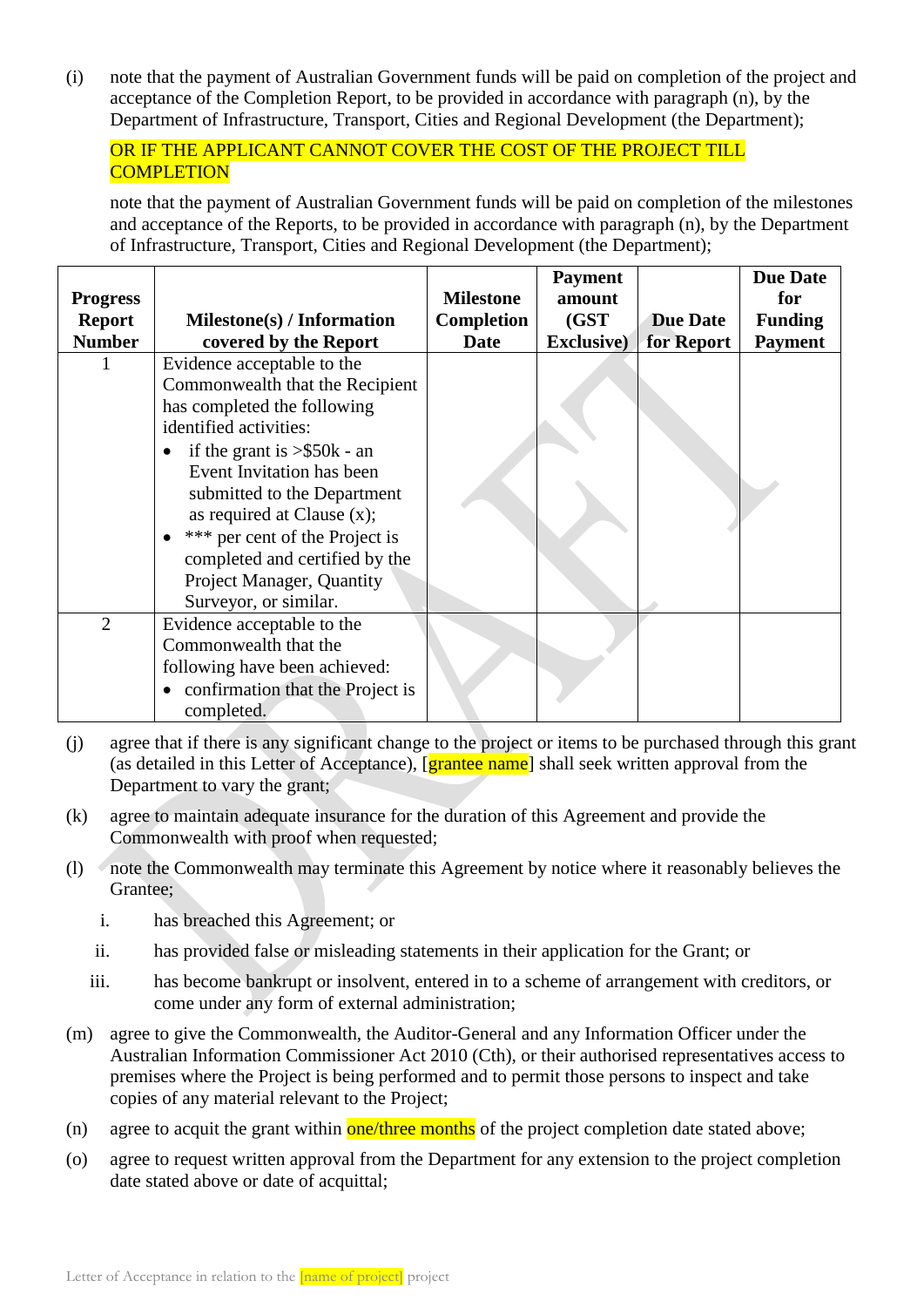- (p) note the Operational Period commences on the date the Commonwealth accepts the Acquittal Report specified, to the Commonwealth's satisfaction. The duration of the Operational Period is one year;
- (q) agree to retain and, if required, provide to the Department, all records (including receipts) relating to this grant and the project, for which the grant was awarded, for a period no less than five (5) years from the date this Letter of Acceptance is signed;
- (r) agree that any surplus funds will be remitted to the Department;
- (s) agree that any cost overruns will be funded by the  $[grantee name]$ ;
- (t) agree to provide the Department with a high resolution image or copy of anything produced as a result of the grant (e.g. photographs of items purchased and/or events held, books, orders of service, etc) and that these may be used, where appropriate, by the Department in its publications, including websites and brochures;
- (u) agree to acknowledge that the project is supported by funding from the Australian Government under the Community Development Grants Programme;
- (v) agree to include the Commonwealth logo in all signage, publications and promotional activities related to the Activity. The Recipient must not use the Commonwealth's logo without the Commonwealth's approval. If the Commonwealth provides approval for the Recipient's use of the Commonwealth's logo, the Recipient must use it in accordance with the Commonwealth's branding guidelines (available on the Department of Infrastructure, Transport, Cities and Regional Development website);
- (w) If the Recipient erects or maintains any signage in relation to the Project, the signage must be approved by the Commonwealth prior to use and contain an acknowledgement of the Funding as required under Clause (x) of this Agreement. Any signage must remain in place during the Operational Period for the Project as specified in Clause P. Signage for the Activity may be paid from the Budget if approved by Us. Signage for any other part of the Project must be at the Recipient's own cost. If a Federal, State or Local Government election is announced, the Recipient must cover any sign that is displayed within 100 metres of a polling place with an opaque (impenetrable to sight), durable and water repellent material from a period not less than 48 hours before the commencement of polling at that polling place until the polls close;
- (x) If requested by the Commonwealth you agree to conduct an official opening of the completed Project. In this instance the recipient must, through the Commonwealth's contact officer:
	- i. Seek the Commonwealth's agreement for the date of official openings or any other official functions relating to the Project, providing to the Commonwealth at least three options for dates, at least 56 days prior to the first proposed date, for the official opening or function;
	- ii. Invite the Commonwealth's representative to officiate at any official opening or other official function relating to the Project; and
	- iii. Clear all the signage, publications, promotional activities, publicity, announcements and media releases relating to the Project, with at least 14 calendar days' notice, before release.
- (y) agree to disclosure of the recipient's name and details of the project as required under Commonwealth Government grant publication requirements on the Department's website for at least two years, in media releases, letters announcing the grant to Members of the Parliament of Australia, the Australian National Audit Office and as required to meet Government accountability requirements;
- (z) agree to attempt settlement of any dispute by negotiation with the Department before resorting to external dispute resolution processes;
- (aa) note that this offer should not be seen as a precedent for future grants; and
- (bb) affirm that I am authorised to sign on behalf of the  $\lceil$  grantee name.